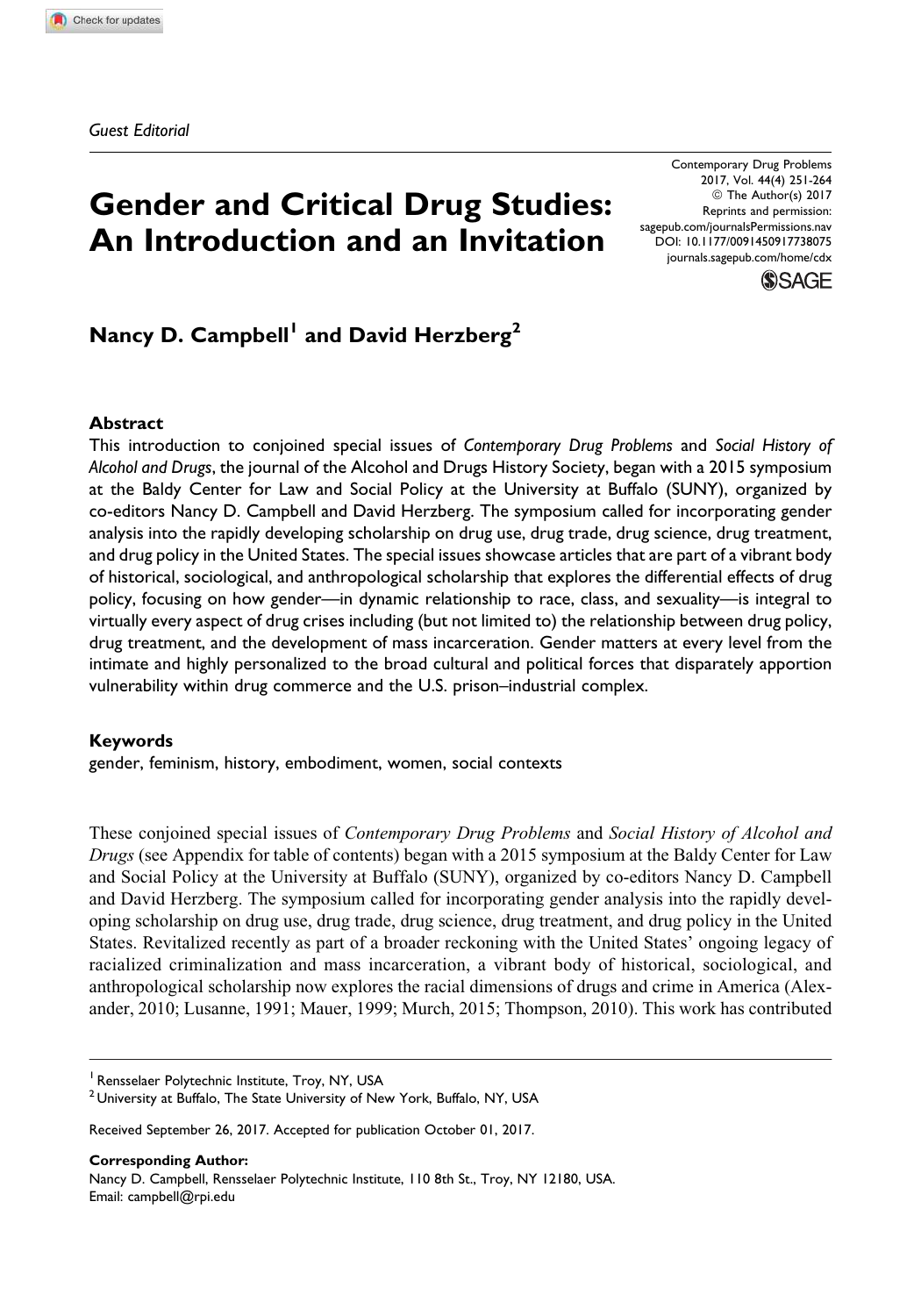to a broad social and scholarly consensus that drug policy has reified American racial hierarchies, justified punitive policing, and fueled a carceral turn with racially disparate effects on communities inside and outside U.S. prisons and jails.

Gender has not been a central concern in this literature, yet it could and should be. Gender, in dynamic relationship to race, class, and sexuality, is integral to virtually every aspect of drug crises including (but not limited to) the relationship between drug policy and the development of mass incarceration. Gender matters at every level from the intimate and highly personalized to the broad cultural and political forces that disparately apportion vulnerability within drug commerce and the U.S. prison–industrial complex. As Campbell's early work (2000) demonstrated, for example, portraying drugs and drug use as a threat to "maternal instinct" has been a reliable way to build support for punitive drug policies, even as punitive drug policies harmed women differently (and often, less visibly) than men. Such gender dynamics are both strengthened and occasionally obscured by their complete entanglement with racial and class formations. It would be irresponsible (and indeed impossible) to address gender "on its own," as if it could be disconnected from other social structures and their historical development (Paltrow, 2013). But the reverse is also true: Racial and class constructions are built out of and evolve in dynamic engagement with gender. These special issues demonstrate how gender analysis can contribute to the broad scholarly project of understanding the effects that drugs have had in the United States, Mexico, the United Kingdom, and beyond.

Not every anthropological, historical, or sociological project dealing with drugs must be primarily focused on gender. Yet, we believe, such scholarship can be strengthened by an engagement with questions about the intertwined effects of gender, race, class, and ethnicity on the social order. In this introduction (printed in both special issues), we offer tools for doing so: an introduction to the theoretical basis for gender analysis, a practical explanation for how gender analysis fits into drug scholarship, a how-to guide with productive questions for integrating gender analysis, and a (necessarily incomplete but hopefully inspiring) survey of some important gaps in the literature where new work is urgently needed.

## Building a "Critical Drug Studies"

A source of strength in drug scholarship, but also an obstacle to an effort like ours, is its dispersal across multiple disciplines and divergent areas of focus (e.g., race, commerce, medicine, science and technology studies). The symposium confronted this divergence almost immediately, as participants questioned our initial title ("Gender and the Drug War"), observing the many ways that the "war on drugs" has become a war on drug users, eliding the agency of "combatants" and "collateral damage" alike. War metaphors co-produce the very "wars" they seek to cease, constituting publics by conscripting them into combat in ways difficult to resist. A more capacious framing, the symposium believed, would be "Gender and Critical Drug Studies," which gestured toward the diverse array of analytical tools developed by critical race scholars, especially those working in carceral studies and those exploring social deprivation as a wellspring of addiction. These tools do not rely on taken-forgranted categories (e.g., "addicts," "drug pushers") but rather investigate their social construction and impact. This approach offers greater analytical purchase than simple war metaphors for discerning patterns of social dislocation, mortality and morbidity, and marginalization that characterize drug use and shape the lives and deaths of drug users.

The symposium's notion of a critical drug studies attentive to gender as well as race, class, and other analytics guided our editorial planning for these special issues. One goal was to integrate existing but dispersed gender scholarship in ways that can encourage the kind of dialogic deepening that can only come from sustained engagement. Toward this goal, we invited participants from a wide range of disciplines, hoping to build connections and common intellectual frameworks that can provide a basis for new scholarship. We thus sought scholars who practice a range of methodologies from ethnography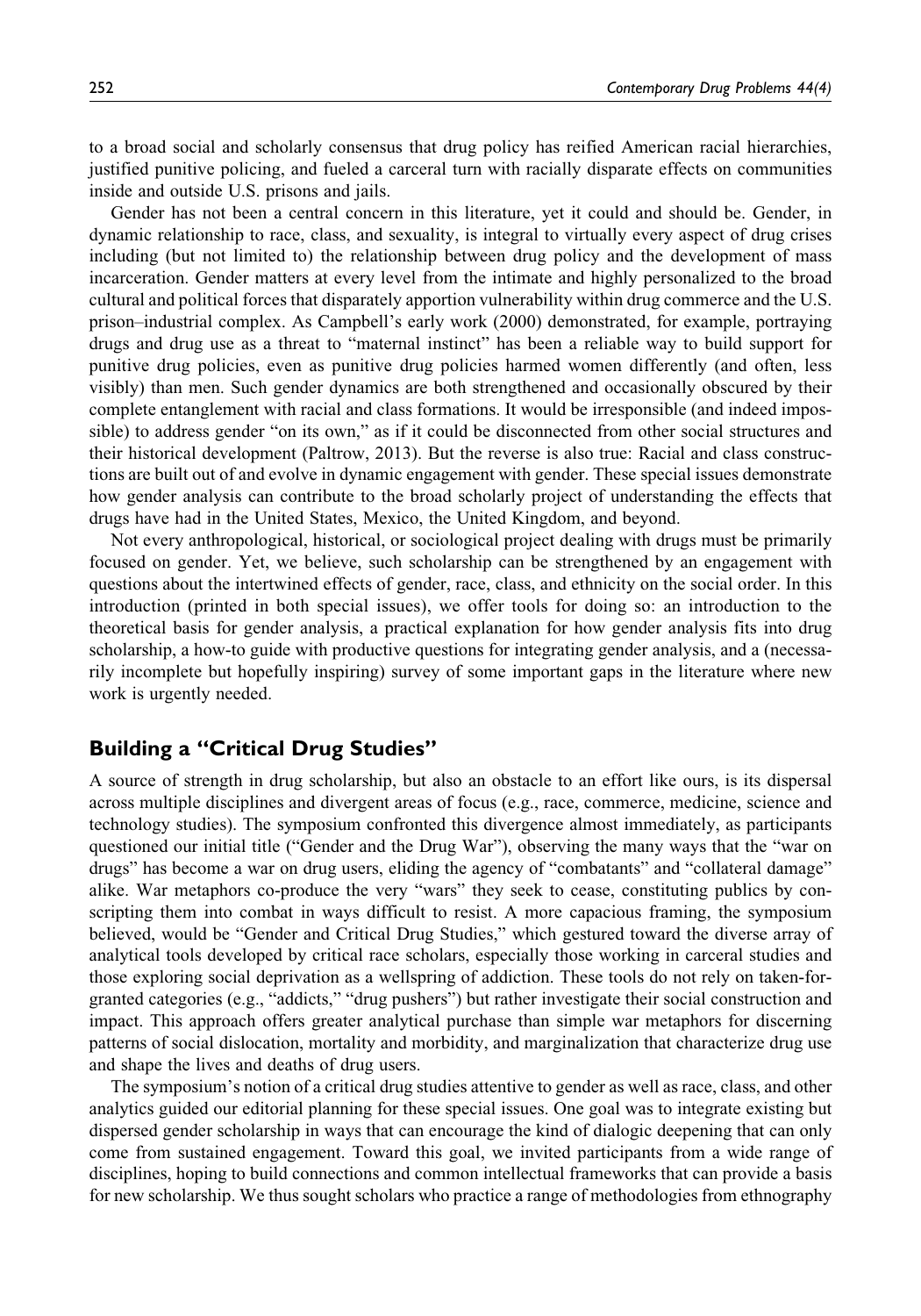to neuroscience and who engage with a range of sources including archives, oral histories, surveys, and visual representations in mainstream media. A second goal was to build up the visibility of gender analysis and make a case for its utility among those who produce drug scholarship including relative newcomers to the study of gender and drugs as well as long-standing practitioners.

It is important to note, again, that paying meaningful attention to gender does not require reorienting or redefining oneself as a gender scholar. While this kind of deep engagement is valuable, we believe that everyone can adopt habits of mind that open rather than foreclose gender questions and make visible the gender dichotomies that pervade our research material. How does gender shape outcomes, and how can we develop research questions and methods to render those effects visible and analyzable? How do people's actions reproduce, challenge, reify, or change gender assumptions, and how can we design research to capture the way gender is the result, not just the cause, of the processes we study?

## Critical Drug Studies Needs Gender

Drugs demand attention in gendered ways. Whether legal or illegal, controlled or beyond control, drugs are gendered in their power to compel human action in popular culture, academic discourse, medicine, and public health interventions alike. Gender structures lived experiences and relations between the kinds of knowledge, imaginative connections, and practices that comprise drug experiences—and the commercial, medical, and carceral acts that surround them. Taking inspiration from scholars and activists who have made race an indispensable tool for analyzing the differential impacts of U.S. drug policy, and hoping to contribute to that project, we contend that it is similarly impossible to fully understand the effects of drugs on social orderings of all kinds without also paying attention to gender analysis.

Scholarly and political engagement with "gender" has been rich, diverse, and often powered by intense and productive disagreement. What, then, do we mean when we ask critical drug studies scholars to engage with gender? In the broadest sense, we begin with the proposition that gender is relational, not categorical. The bodies, identities, practices, and ideas associated with gender do not occur naturally but are actively produced and reproduced socially in dynamic tension with historical circumstances and relational inequalities. They change over time in response to human action and struggle. Because gender categories are accomplished products rather than premises or prescriptions, their meanings must be interpreted and explained rather than deployed as simple demographic units. Yet, gender "works" by appearing to be just the opposite—by appearing to represent a natural set of binaries. How to reconcile gender's continually evolving complexities with the misleading simplicity that Sociologist R. W. Connell (2002) calls the "familiar dichotomy of male and female bodies" is a central challenge and opportunity for scholars.

Seeing gender as relational requires asking how and why the "familiar dichotomy" and its associated cultural formations keep getting mapped on to bodies, practices, political narratives, policies, markets, and institutional responses. For instance, one of the central canards of 20th-century U.S.-style drug policy has been to distinguish between active, masculinized "pushers" with whom to "get tough" and passive, feminized "users" or "addicts" in need of "rehabilitation" (Kohler-Hausmann, 2010; McCorkel, 2013). Whole policy regimes dedicated to negating cross-fertilization between the two have been predicated on this gendered dichotomy. Yet, a relational approach immediately raises skepticism about such a divide. Classic works such as Edward Preble and John Casey's "Taking Care of Business" showed that, in practice, there was no clear separation between drug users and traffickers and, moreover, that users were far from passive, actively "hustling" to maintain "the life," an insight that remains relevant (Dunlap, Johnson, & Manwar, 1994; Dunlap & Johnson, 1996; Sales & Murphy, 2007). Later scholars such as Elaine Carey further debunked the gendered pusher/addict dichotomy by showing that women drug traffickers brought specific skills to bear in ways affected the configuration and evolution of illicit markets.<sup>1</sup>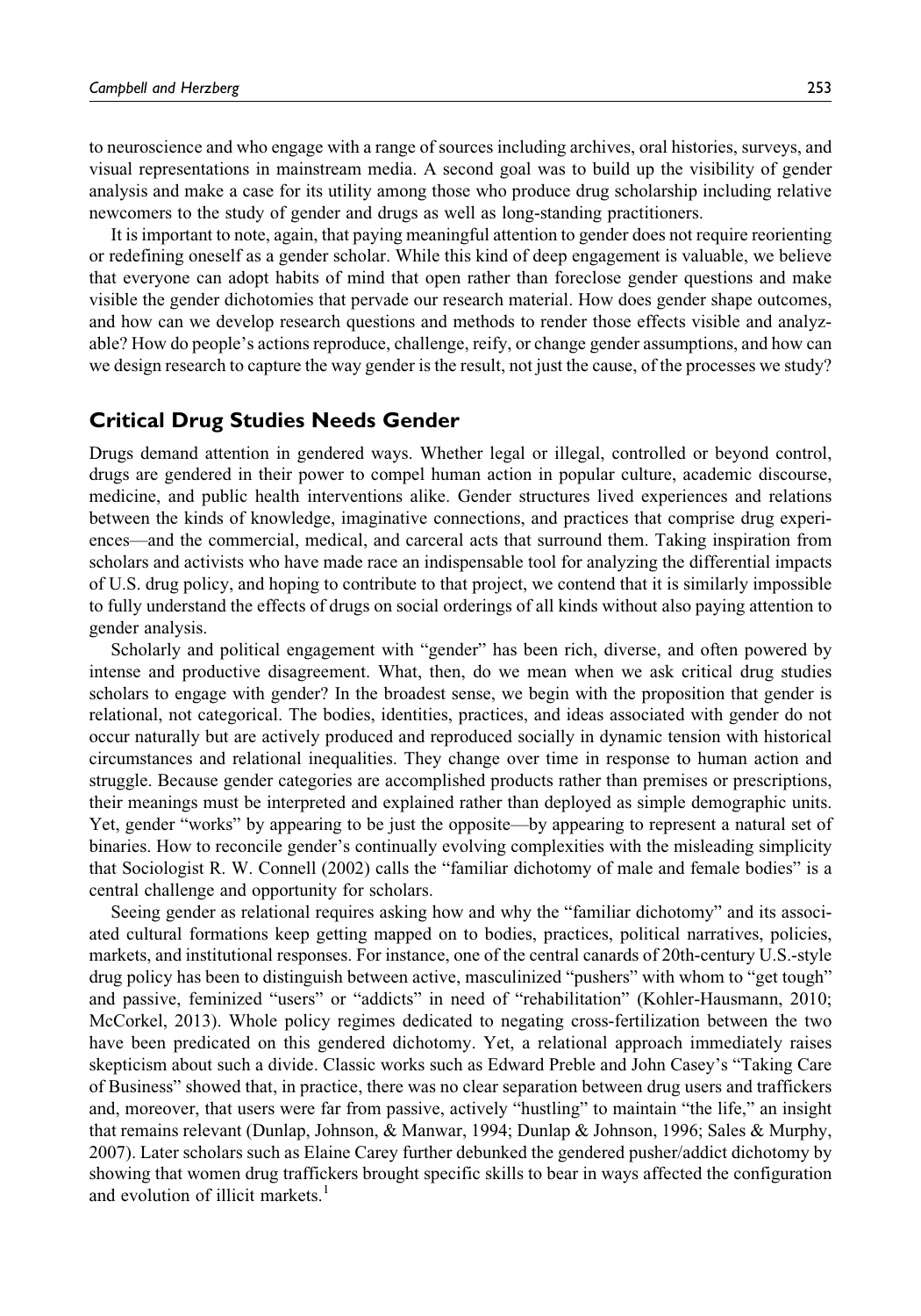The misleading ubiquity of gender binaries in primary materials bedevils empirical researchers. Gender is a continual performative enactment of what Hacking (1999) calls a "looping kind," in which what people do is affected by the categories to which they are assigned. People's actions are shaped by subjective awareness of gender positioning as well as by the opportunities and constraints that are produced by the way gender structures their social, cultural, and political milieu. Thus, while gender is socially produced, its effects are so real that research subjects often identify themselves through gender's "familiar dichotomy" and their lives are structured by this identification. We cannot simply ignore their own conceptions of themselves—it would be disrespectful as well as erroneous. Instead, the challenge is to acknowledge and explore those effects and identifications without reifying them or casting them as timeless truths. In other words, we explore how gender structures the fields within which people interact, while simultaneously thinking about how those interactions also reproduce or challenge gender categories.

Gender's effects are not (only) felt at an individual level. Gender categories also support, and are supported by, a coherent system of institutionalized divisions of affect, labor, and leisure constituting what sociologists call a "gender order" (Connell, 2002, p. 53). Gender orders are constantly brought to crisis, and their legitimacy questioned in ways that produce new gendered patterns of opportunities and constraints. Drugs have often played important roles in this continual process because they are an important resource for identity production in interaction with other changes in social order. Think, for example, of how women's smoking or drinking have been used as evidence of—and to characterize—unwanted social change. "Drugs" themselves, in other words, are a complex cultural accomplishment: a misleadingly coherent set of ideas, practices, and objects that can be deployed to build socially and political significant identities. At the most basic level, the category of "drugs" makes sense only through processes of social ordering that assign substances to particular classes and legal statuses—perhaps most importantly, "medicinal" and "nonmedicinal." These categories interact with an endless range of potential identities, from basic categories such as "addict" or "overdose" to more complexly positioned ones such as "stable user," "in recovery," or "drug naive," all continually proliferating into a broad array of emergent gendered practices. In this context, gender, like race and class, interacts with a range of other categories formed from drugs' supposed powers to create, threaten, supplant, destroy—or, alternatively in the case of legal pharmaceuticals, consolidate and shore up—identities.

Gender is but one of the intersecting categories to which bodies are assigned that make them appear to be natural expressions of social orders with which they are entangled. Thus, for example, skin hue or hair texture become evidence of race, ethnicity, and associated constructions; muscle and fat distribution become evidence of gender; and so forth. In this way, people navigating social forces like race and gender come to seem, through their bodies, as the sources of and justification for those forces. Bodies thus become "interpretable" culturally and politically and in response are themselves changed. Bodies are not natural material upon which cultural edifices are built but are instead shaped to carry the effects of a gender order. Our focus on gender in these special issues does not suggest that gender is more fundamental than other categories. Rather, it is a recognition of the intense interpretability of all categories to which bodies are assigned for economic and political purposes.

### A Schematic Literature Review of Gender and Critical Drug Studies

Over the past 20 years, drug scholarship has arisen in many different fields, making it possible to imagine a vibrant multidisciplinary project of critical drug studies. We make no attempt to exhaustively trace the genealogy of gendered categories, social processes, and divisions of labor here but instead highlight the boundaries of an emerging field of inquiry with an eye toward emphasizing those contexts that help situate the works of the editors and contributors to these special issues.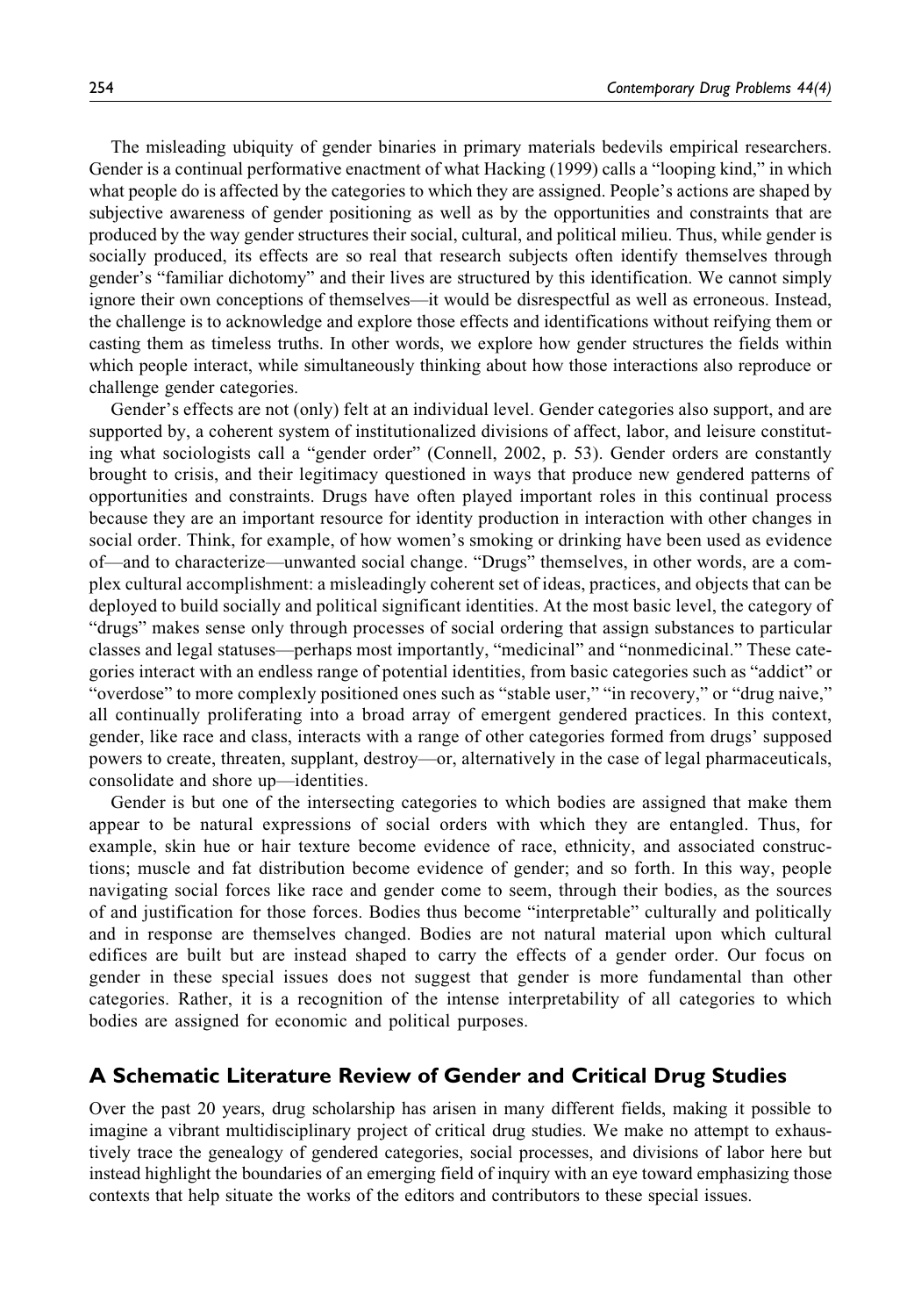Some of the earliest gender scholarship was introduced by feminist drug ethnographies such as Rosenbaum's *Women on Heroin* (1981) and sociological work such as Ettorre's *Women and Substance Use* (1992), which paved the way for a flourishing of feminist studies in the 1990s and 2000s. Although much of this work focused women's experiences of heroin in the United States and the United Kingdom, the expansion of research on drug-using women in the 1990s occurred amid highly politicized concern about maternal crack cocaine use, which shaped U.S. drug policy as a gendered regime to a greater degree than policy elsewhere. Ethnographers, for example, investigated conditions of "sexed work" in informal economies (Dunlap, Johnson, & Maher, 1997; Maher, 1997; Maher, Dunlap, Johnson, & Hamis, 1996; Maloney, Hunt, & Joe-Laidler, 2015; Sales & Murphy, 2007). Relying not on onetime interviews or "rapid ethnographic assessment" (Inciardi, Lockwood, and Pottieger, 1993; Surratt, Inciardi, Kurtz, & Kiley, 2004), Maher (1997) and Maher, Dunlap, Johnson, and Hamis (1996) provided extensive ethnographies of women's participation in neighborhood-level informal economies (see also Mieczkowski, 1994; Sterk, 1999). Reviewing these empirical studies, Maher and Hudson (2007) identified the following findings on women's participation in drug economies largely in English-speaking countries:

- 1. The drug economy is gender-stratified and hierarchical,
- 2. women primarily access and sustain roles in the drug economy through links with men,
- 3. female roles in the drug economy have a sexualized quality,
- 4. family/kinship ties are important resources for women dealers, and successful women dealers appear to have increased social capital,
- 5. "feminine" attributes and institutional sexism can work to women's advantage, and
- 6. women are diversifiers and able to juggle different roles both within the drug economy and in relation to dealing and domestic responsibilities.

They identified a cyclic phenomenon in which new drug markets seem initially to open opportunities for women, which are quickly foreclosed as they are once again relegated to gender-stratified work that constrains their agency within a gendered social order.

The flourishing gender scholarship also had an impact on drug history, where foundational works, such as *The American Disease: Origins of Narcotics Control Policy* (1973) by David F. Musto, and *Dark Paradise: A History of Opiate Addiction in America* (1982) by David T. Courtwright, addressed gender but did not explicitly explore its impact (in part because they were published before the conceptual apparatus for doing so had been fully developed). Campbell (2000)'s *Using Women: Gender, Drug Policy, and Social Justice*, drawing on early feminist ethnographies, public documents, and transcripts of congressional hearings, examined the "governing mentalities" of gendered discourse on drugs. Campbell documented moments when drug-using women were called to account for transgressing gendered and racialized obligations of biosocial reproduction—for not playing their "proper" gendered roles. Spanning much of the 20th century, *Using Women* showed how expert knowledge, popular culture, and drug policy were produced recursively in conversation with gender, race, class, and sexuality as salient symbolic values and material constraints. Ultimately, Campbell argued that gender became meaningful for every level of drug policy-making, helping to transform ideological decisions into seemingly unquestionable reflections of an ostensibly natural gender order. Crises of social reproduction were projected onto drug-using women who were themselves used in policymaking domains to assert, justify, or claim cultural crisis. Although representations of drug-using women encoded the "governing mentalities [that] guide the realist and rationalist discourses through which policy-makers approach their work," her discursive history demonstrated how a gendered and racialized state produced injustice by amplifying and reproducing vulnerability and criminality both culturally and structurally. The tie between governance and knowledge production was clearest in moments, when women's drug use was used to "figure" crisis in biosocial reproduction. This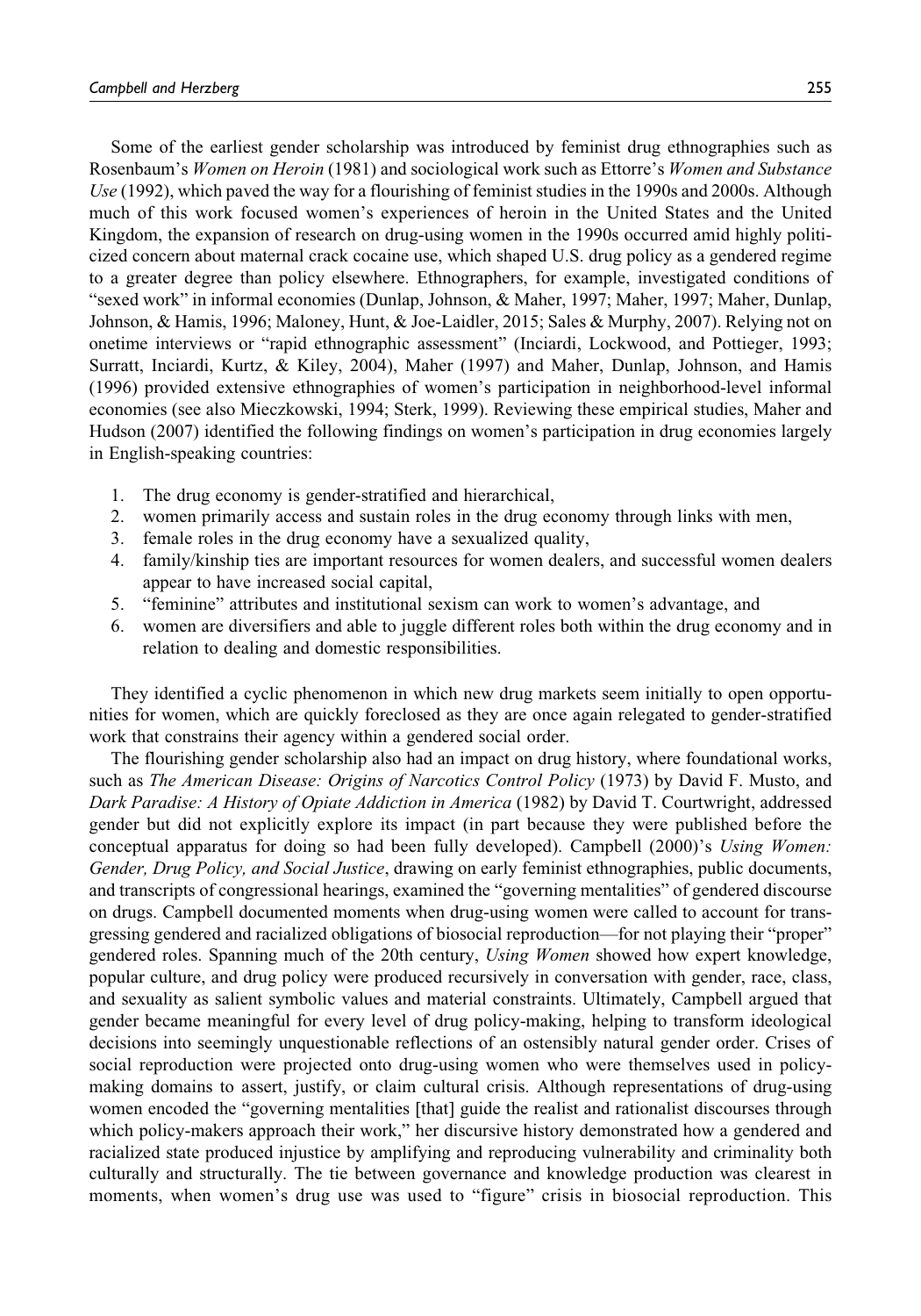theoretical orientation and the critical historiography on which it was based contrasted to classic works in drug policy history.

One vein of sociological and anthropological examinations of gender and drugs explored the systematic repression of women (and, to some extent, nonconforming men—see Bourgois, 1995, which examines drug-using "vulnerable fathers" whose "paternal powerlessness" was often expressed via reassertion of patriarchal logics that have been widely repudiated and structurally disrupted). Kandall's *Substance and Shadow: Women and Addiction in the United States* (1996), for example, surveyed the "range of indignities" visited upon drug-using and addicted U.S. women across the 20th century (p. 285). Such work is valuable but also risked reifying gender binaries by defining its poles as the presence or absence of power or capacity to exercise agency. More recent qualitative drug research exposes and explores the complexities encountered in negotiating gendered contexts. Anderson, building on an older critique of "jailhouse sociology" of "captured populations," sought in *Neither Villain nor Victim: Empowerment and Agency among Women Substance Abusers* (2008) to move beyond perspectives grounded in "pathology and powerlessness" that accentuated drug-using women's deviance and dysfunction and instead to recognize drug users' and sellers' agency, abilities, and stakes in conventional life. Taking up this "empowerment" perspective, Anderson (2005) studied drug users who were not located via treatment or carceral institutions. The international research community, too, has moved increasingly toward studying drug users using nonopioids in recreational contexts, particularly in Australia, Europe, and the United Kingdom (Aldridge, Measham, & Williams, 2011; Parker, Aldridge, & Measham, 1998; Race, 2009). New emphases on pleasure and users' capacities to shape their experiences within queer communities and leisure settings have emerged as drug studies becomes more critical.

One area of particularly deep engagement has been drug-using pregnant and parenting women—in part because "reproductive regimes" (Ettore, 2010) have played such an important semiotic and practical role in drug politics. As Knight (2015) shows in *addicted.pregnant.poor*, pregnancy is both a time when women's rights and freedoms are denied but also when basic needs for social support and health care become "legitimate and visible" (p. 215). In *From Witches to Crack Moms* (2015), Boyd documented how experiences and representations of drug-using women in the U.S., Canada, the UK, and Colombia both reflect and reproduce gendered assumptions. The regulation of drug-using women, she argued, particularly those pregnant or parenting, occurs via formal laws and policies, but also the far less formal social controls to which they are subjected in everyday life (1994, 1999, 2015). Such critical scholarship on drug-using pregnant and parenting women has emerged in tandem with political campaigns to shift international and domestic drug policy, as the United Nations, Open Society Foundation, Amnesty International, and National Advocates for Pregnant Women (NAPW) consistently place evidence of gender-based civil and human rights violations of drug-using pregnant and parenting women before international governing bodies (Malinowska-Sempruch & Rychkova, 2015; National Advocates for Pregnant Women, 2017; Paltrow, 2013; Paltrow & Flavin, 2013).

Gender dynamics are not restricted to illicit drugs; they also operate in the context of legal pharmaceuticals, as Herzberg showed in *Happy Pills in America* (2009). Herzberg found, for example, that tranquilizer-using "anxious businessmen" were stock characters in 1950s campaigns to reinstate normative gender roles after the disruptions of depression and war, and tranquilizer-using "addicted housewives" were similarly common characters in 1970s feminist campaigns to politicize the miseries of domesticity. *Happy Pills* argued that these 1970s campaigns succeeded in part by repurposing the already-ubiquitous vocabulary and iconography of drug advertising and thus often reified the race and class scaffolding of complex cultural artifacts such as "anxiety" and "addiction." This limited their political reach and left them vulnerable to socially exclusive "solutions" such as the 1990s wonderdrug Prozac, which were celebrated amid an antifeminist backlash as a way to empower individual white-collar women without feminism or collective action.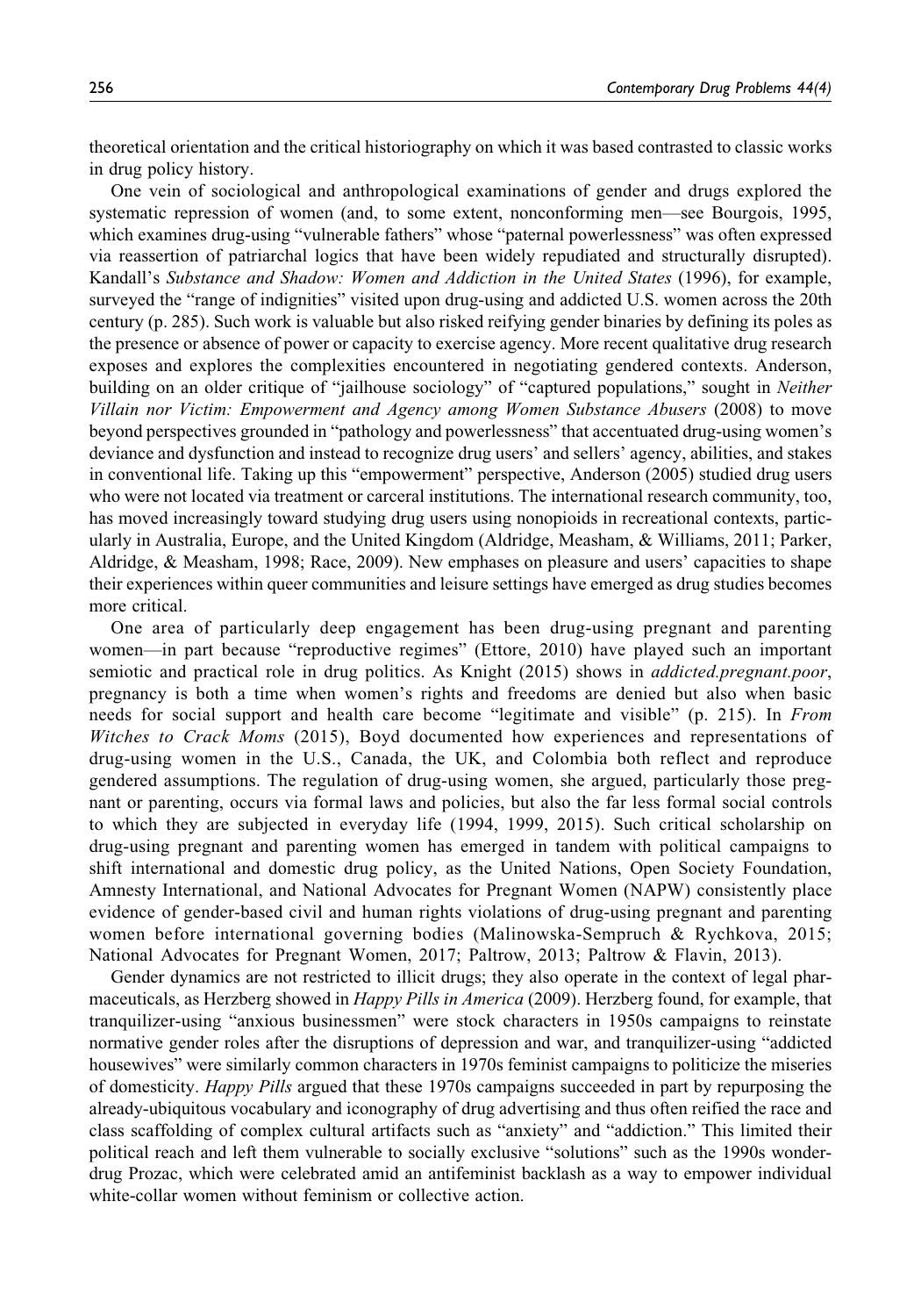Historians such as Metzl (2011, 2003) and Hirshbein (2015, 2009) have explored the role of gender in American psychiatry's increasing engagement with psychoactive pharmaceuticals. For Metzl (2003), psychiatric drugs served as a magician's apprentice, initially embraced as a tool for demonstrating the profession's masculine mastery over troublesome women, but eventually imprisoning the profession itself in the cultural logics the drugs had come to embody. Hirshbein (2009) tracked a recursive research loop that contributed to women being the main consumers of antidepressants. Depression, she argued, was defined through studies of women whose suffering responded to antidepressants; depression scales and checklists thus circularly demonstrated antidepressant effectiveness and selected for symptoms marked as feminine in American culture. McClellan (2017) and Rotskoff (2003), building on the rich literature on gender and 19th-century Temperance crusades, explored how cultural struggles over masculinity and femininity shaped categories of acceptable, abusive, and "alcoholic" drinking and treatment. Marez (2004) examined how racialized constructions of Mexican women as needing the protection of White male police helped sexualize and sensationalize an effort to combat Mexican immigrant labor radicalism by criminalizing Mexican men as marijuana traffickers. Comparing women's rehab programs both inside and outside of the criminal justice system, McKim (2017) identified racial differentials in the very definition of addiction, pathways into rehab, funding sources, and institutional commitments.

The gendered interplay between drugs designated as legal and those designated illegal is no mere academic debate. This "familiar dichotomy" shapes national and international drug policy regimes and their immediate and long-term shaping effects. Work in political science, studies of law and society, and anthropology, history, and sociology of medicine traces oscillation between "medicalization," often directed toward members of the so-called dominant classes such as White women or youth, and "criminalization," often directed toward the so-called dangerous classes such as racial minorities or the poor. Major social processes structure the drugs field, yet remain generalizations because the continuum between medicalization and criminalization has not operated in mutually exclusive ways, even in regimes founded upon prohibition (Campbell, 1995; Fraser & Moore, 2011; Netherland, 2012; Kohler-Hausmann, 2010; Schneider, 2008). Similar to policy toward "unwed mothers" (Solinger, 1992), this regulatory continuum operates as a palimpsest for racial ordering: medicalization regulated primarily White people through clinical practice, positioning communities of color to absorb the brunt of criminalization (Herzberg, 2017). While it is useful to understand how these social processes are gendered or racialized, actual interactions reveal considerable divergence and leakage between categories, particularly within the historical and cultural contexts of lived experience.

## In these Special Issues

Contributors to the special issues build on many aspects of this multidisciplinary empirical, theoretical, and methodological literature. Several expand on empirical findings emphasizing that women's roles and experiences do not fit into simple gender binaries. Carey's article on Mexican women drug traffickers suggests that American drug economies included a wider range of more durable openings for women—women's participation was not limited to serving as "mules" and low-level actors in a highly masculine domain, but rather, women were drug entrepreneurs whose shrewd profit-seeking, protected by the cover of gendered familialism, led to cartel formation and new domestic drug markets in Mexico. Natasha Du Rose offers a similar rethinking of women drug users, insisting on their "pleasure and agency" rather than only seeing their constraints and victimization. Spillane's article, meanwhile, uses *The Fantastic Lodge*, a life history based on Sociologist Howard Becker's interviews with a woman heroin user, to explore how gender structured relational networks of heroin users in post–World War II Chicago—both through external opportunities and constraints and through subjective gendered awareness. Muehlmann approaches similar questions from a different vantage point, examining not drug traffickers or drug users, but Mexican women activists whose gender positioning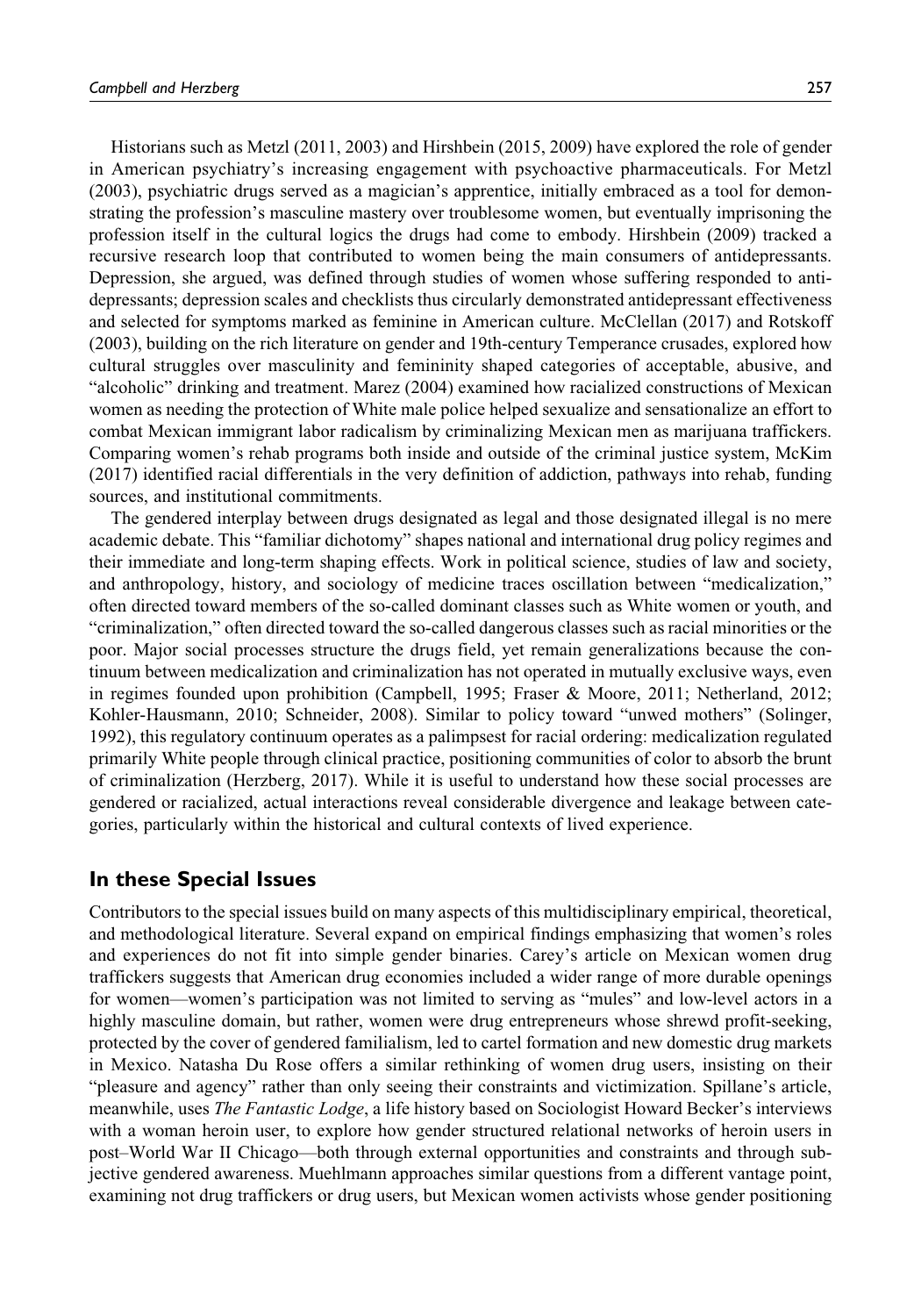as mothers, rather than being a source of limits and lack of agency, became tools from which they built a powerful political stance against the "drug war."

A number of contributors work further on questions of gendered knowledge production and social drug governance. By focusing on the importance of anxiety and benzodiazepine use to women's overdoses during the early 21st-century opioid "epidemic," for example, Kelly Knight reveals gender-specific burdens and constraints that adhere differently to women based on their social locations in racialized and classed hierarchies. She traces how structural forces are elided in opioid discourses, thus erasing the uneven opportunities for more privileged women drug users to appeal to "empathy" rather than stigma and punishment in the context of pregnancy and parenting. Helena Hansen's ethnography of "wasted whiteness" takes Staten Island as a site for analyzing the production of the U.S. opioid "epidemic" as "White" and for depicting presumptively innocent, middle-class White women as prominent symbols of the crisis. Such cultural politics, she argues, obscure the historical impact of opioids on communities of color and encourage a racially and class-disparate policy of supportive treatment as opposed to the punishment directed toward other categories of drug users. Helen Keane demonstrates that expert medical discourses about addiction, even those located "in the brain" and implicitly or explicitly claimed as nongendered, recapitulate familiar, gender-specific stories of vulnerability and risk that disparately position women drug users as more deviant and thus more difficult to "treat." Jill McCorkel looks at how the gendered positioning of women's prisons made them an ideal entryway for organized efforts to "profit from the poor" by monetizing addiction rehabilitation both within and after release from prison. And Trysh Travis examines a 1960s/1970s effort by women's center to reimagine addiction treatment along explicitly feminist lines, finding in the endeavor both a politically aware path not taken and an example of the limits and risks of using gender categories (e.g., "women") in reworking political structures.

Finally, several contributors address the complexity of attempting to step outside of gender from the researcher's point of view. Michelle McClellan, Community Psychologist Beth Glover Reed, and Neuroscientist Jill Becker tell the story of a feminist collaboration that seeks to bridge the communicative chasm between various "ways of knowing" gender and sex differences in the addictions field including some of the very "female vulnerabilities" noted in Helen Keane's article on the gendered effects of seemingly gender-neutral models of the role of the brain and brain disease. In doing so, it attempts to confront what Campbell and Ettorre (2011) have described as amnesiac reinventions of the wheel at work in programmatic calls to address the absence or invisibility of women's agency in drug science, treatment, and research. Ettorre's article for these special issues uses feminist autoethnography to explore her own pioneering research on women drug users and to demonstrate the value for researchers of recognizing their own gender positioning as they seek to understand the experiences of others.

## Seeing Gender in Critical Drug Studies: A How-to Guide

One of the first steps for practicing gender analysis in critical drug studies is to develop the habit of looking for it. This can be difficult because gendered logic often works by virtue of what it makes invisible—for example, supposedly universal models of addiction that are in fact based on the experiences of men. Thus, one of the first steps in making gender visible, more often than not, is to simply ask: Where are the women, and what are their lived experiences? There are risks to this approach notably, the risk of accepting the category of "women" as a premise rather than a consequence and the risk of homogenizing "women" rather than acknowledging gender's intersectional relationship with race and other social categories. Yet, it is a powerful way to reveal gendered "truths" about drugs, which often depend on obscuring or mischaracterizing women's experiences. Some of these "truths" may have been internalized by drug-using women themselves, and research cannot ignore this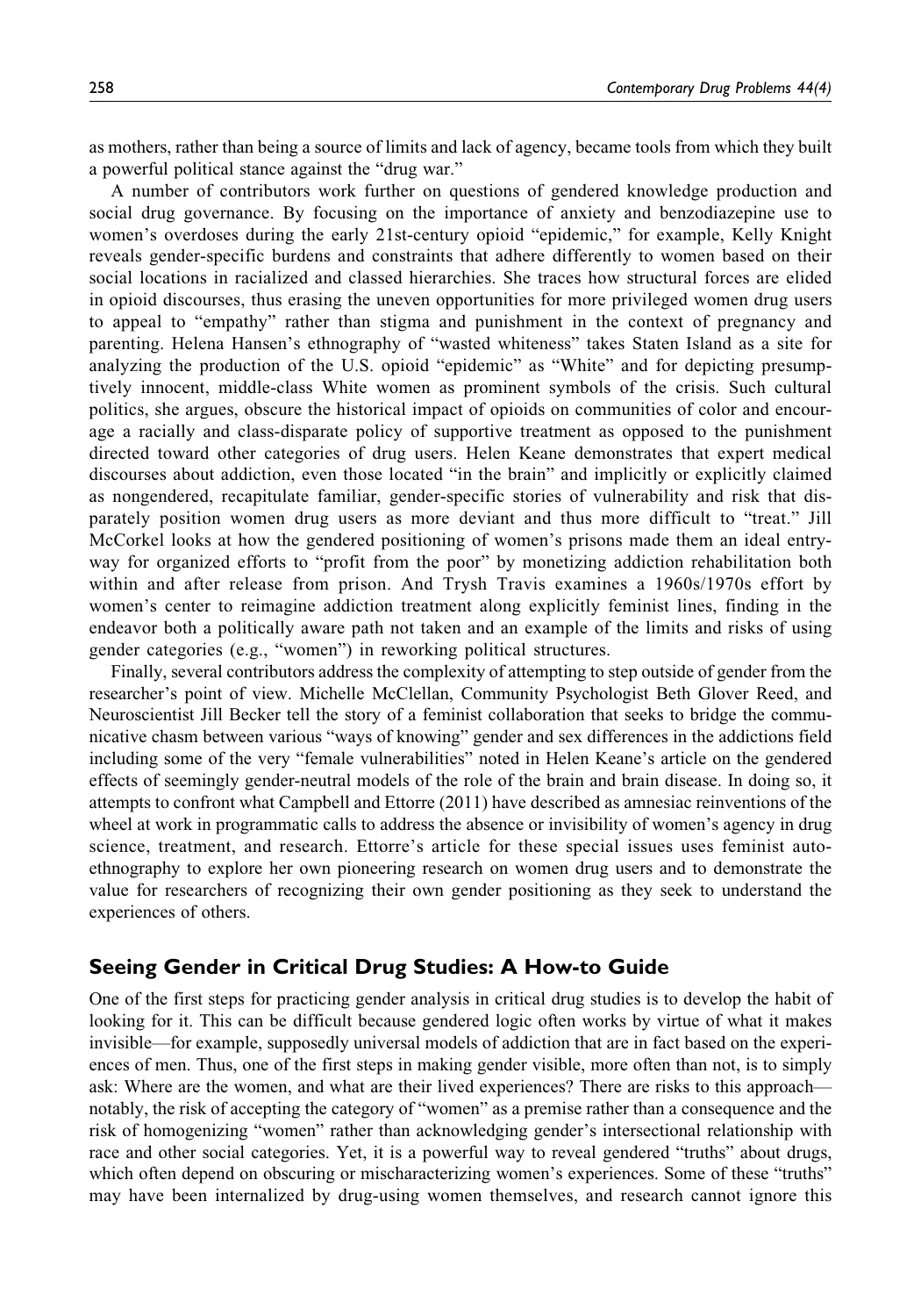consequential reality. Yet, incorporating a gender analysis—in other words, seeing those "truths" as achieved rather than given—does more than simply adding women to a stable existing story; instead, it radically changes that overall story, allowing new temporalities and geographies to emerge. Thus, one of the first things that a gendered critical drug studies can do is to follow the examples of feminist activists (including drug treatment providers, physicians, and researchers) in widening the lens of the story away from (presumed male) drug users and (presumed male) police and scientific experts and toward new characters, especially women.

The most obvious set of characters are women drug users. Continually constructed as a "hidden population," women drug users are often thought to be reachable only via special efforts. They have been remarginalized even as they were "rediscovered," yet again, to comprise a significant proportion of users in need of gender-specific help. In calling for new attention to their experiences, we are definitely *not* calling for new gender stereotypes to replace those we have collectively worked hard to displace. We call instead for gender to be recognized as one among many differences that shape drug experiences and their consequences. Drug scholars should recognize that women move in and out of roles in response to opportunities, problems, and intentions; their standpoints are neither more nor less "authentic" than those of others in the situation. Indeed, women drug users are not the only group made invisible by gendered logic. Like our special issue contributors, drug scholars can also look beyond gendered assumptions to find women in a wide range of other roles: as producers of "expert" knowledge outside of privileged masculine spaces, as drug entrepreneurs, as political activists, and as cultural mediators.

In addition to studying these women and others who have been "hidden from history," drug scholars can question the practices and contexts that produce gendered patterns of visibility and invisibility. There are contexts where gender is salient, and there are contexts where it is not; contexts where gender is made invisible, and contexts where it is made hypervisible. Along with analyzing the dehumanizing and depersonalizing rhetorics of "dealers" versus "users," of monstrous or abject, of anguish, suffering, and disempowerment—all of which serve to obscure women's agency—we direct attention to women's pleasure, relief from suffering, and empowerment. We must attend to how gender is deployed discursively not only by cultural authorities but also by women themselves who are seeking to maximize their own economic and political agendas.

This calls for creative approaches to finding evidence. Archives for gender and critical drug studies are not abundant. Scholars must be alert to spaces in which evidence of gendered activities have occurred in the past, or are occurring in the present, as these may not be accessible in the future. All of the scholars who comprise these special issues, as well as those of the formative generations of this type of work, have consistently had to engage in the formation of what we might call "archives of one's own." How else would they become aware of, and track, dynamic interactions between lived experiences and gendered discourses that produce change over time?

It is important to remember that gender is not static and binary but rather dynamic, changing, and continually challenging. Many of the categories through which we are invited to think about drugs implicitly or explicitly rest on gendered binaries: crime versus disease, treatment versus punishment, abstinence versus maintenance, medicine versus "drug," victim versus agent, pleasure versus suffering, and so on. Drug scholars can steer clear of such homogenizing categories, including those of "women" or "mothers" or "intravenous drug users" (Szott, 2015), even when those categories were advanced for the compassionate purpose of destigmatizing addiction. This can be particularly helpful in analyzing recent expert knowledge production such as the National Institute on Drug Abuse (NIDA) paradigm that assumes either a "universal" stance based on androcentric models or an "essentialized" approach based in binary oppositions between masculine and feminine. Such gendered dichotomies are particularly prevalent in discourse on pregnant or parenting women whose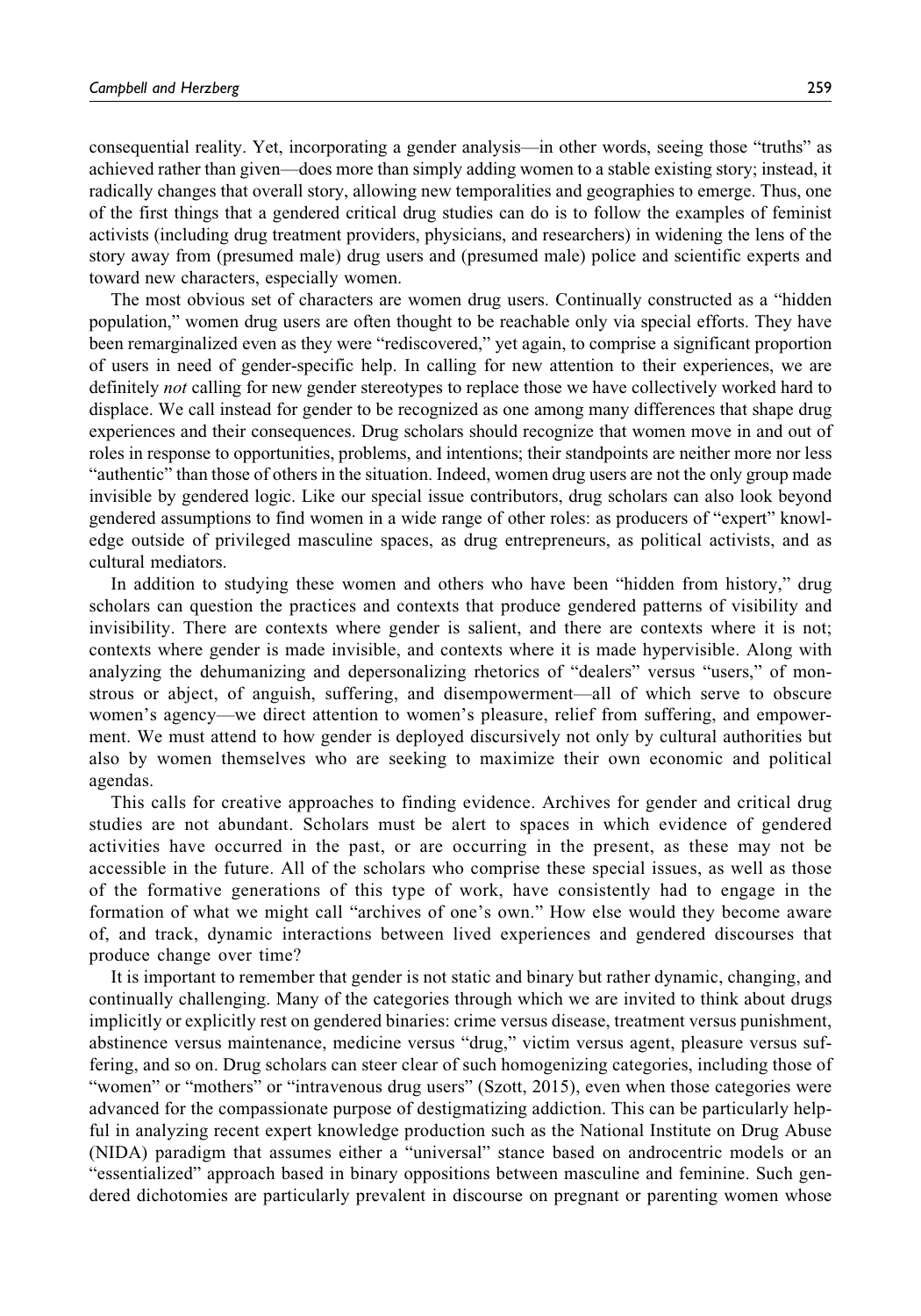drug use signals their lack of fitness for motherhood and plays into the denials of personhood (Campbell, 2000; Knight, 2015; Roberts, 1997).

## Work That Needs Doing

There is so much left to do that we cannot hope to enumerate it all here. Yet, it is worth briefly reflecting on those gaps that we believe are most critical as an open invitation to all scholars and activists who take up critical drug studies.

- We need gendered investigations of a wider array of persons, locations, and experiences; we especially need more work on how legal pharmaceutical use is intersectionally gendered and racialized.
- We need gendered investigations of a wider array of psychoactive substances including alcohol, tobacco, cannabis, antidepressants, ecstasy, hallucinogens, ketamine, coffee/tea, khat, coca leaf, and NPMs, both in the present and historically.
- We need to move beyond analyzing pharmaceutical advertising to analyzing gender in pharmaceutical workplaces and pharmaceutical commerce more generally: from research labs to production lines to "pharma babe" sales representatives and "pharma bro" CEOs, to ancillary enterprises such as Damien Hirst's artistic pursuits and restaurant designs, and to fashion lines such as Moschino's 2017 capsule collection (Atluru, 2017).
- We need gendered ethnographies into the experiences of consumers of psychoactive pharmaceuticals, both licit and illicit.
- We need gendered investigations (ethnographic and otherwise) of the social practices of drug policing through both the criminal justice system and biopolitically under the aegis of "medical" regulation. In particular, we need gendered analyses of the development and practices of drug expertise (research and treatment) and its intersection with drug users (especially in the multifarious forms of "rehab," both within and outside of prisons)—including not only the experience of women drug users as subjects of research and treatment but also women as producers of expertise and expert knowledge.
- We need gendered investigations of drugs and sexuality, sex work, and transgender issues.
- We need gendered investigations of men's experiences *as men*, analyzing how masculinity operates in relation to drug use, drug markets, and drug policies. However, this work should follow, not precede, badly needed work focusing on women because men's roles—often misinterpreted as universal—have received substantial and sustained attention.
- Finally, and crucially, we need investigations into the gendered dimensions of transnational drug use, drug commerce, drug policy, and drug policing. U.S.-focused gender scholarship must become more attentive to the transnational turn.

Gender is a multiply signified social difference that is performed or "enacted" in ways that have become associated with a vast cultural repository of ideas and attitudes about drugs, a series of enactments that are continually reconfigured through policy and practice. Because they are relational and not categorical, and co-produced rather than constituted a priori, gender formations are implicated in doing drugs and in the domains of drug policy, science, treatment, and policing. The articles in these special issues examine the complex relationship between people's actions, expectations, and experiences regarding gender and drugs and the often binary analytic categories, ideal types, and enduring tropes that are applied to them. They thus point toward seeing gender as dynamic, relational, and dimensionally enacted rather than as binary and static. They evoke the vibrant approach we seek to cultivate in critical drug studies.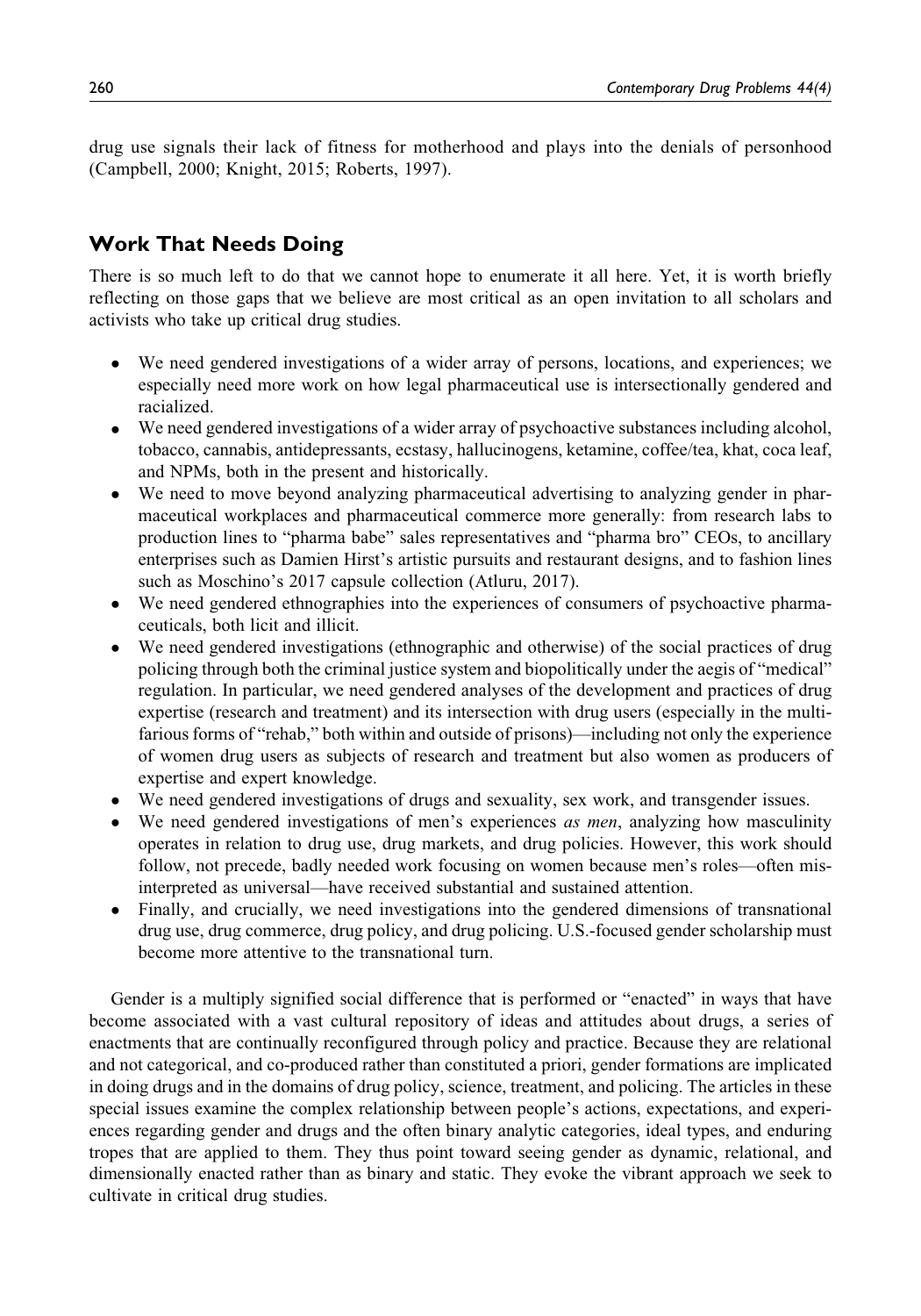## Appendix

Social History of Alcohol and Drugs Conjoined special issue contents Nancy D. Campbell and David Herzberg—"Gender and Critical Drug Studies: An Introduction and an Invitation." Joseph P. Spillane—"Inside the Fantastic Lodge: Relational Ties, Gender, and Addict Identity." Natasha Du Rose—"Marginalized Drug Using Women's Pleasure and Agency." Elaine Carey—"A Woman Formed the First Cartel? Historical Imaginations and Realities of the US-Mexico Drug War." Shaylih Muehlmann—""Hasta la Madre!": Mexican Mothers Against the "War on Drugs."" Michelle L. McClellan, Beth Glover Reed, Jill B. Becker—"Worlds Colliding: Trans-disciplinary Approaches to Gender and Addictions." Helen Keane—"Female Vulnerability and Susceptible Brains: Gendered Discourses of Addiction."

#### Acknowledgments

The editors wish to thank the Baldy Center for Law and Social Policy at the University at Buffalo (State University of New York), which funded and hosted the original symposium from which these special issues grew.

#### Declaration of Conflicting Interests

The author(s) declared no potential conflicts of interest with respect to the research, authorship, and/or publication of this article.

#### Funding

The author(s) received no financial support for the research, authorship, and/or publication of this article.

#### **Note**

1. Similar to wives in Boydston's *Home and Work* and slaves in Baptist's *The Half Has Never Been Told*.

#### References

Aldridge, J., Measham, F., & Williams, L. (2011). *Illegal leisure revisited*. New York, NY: Routledge.

- Alexander, M. (2010). *The new Jim Crow: Mass incarceration in the age of colorblindness*. New York, NY: New Press.
- Anderson, T. (2005). Dimensions of women's power in the illicit drug economy. *Theoretical Criminology*, *9*, 371–400.

Anderson, T. (Ed.) (2008). *Neither Villain nor Victim: Empowerment and Agency among Women Substance Abusers*. New Brunswick, NJ: Rutgers University Press.

- Atluru, A. (2017). Fashion overdose: How Moschino's capsule collection offended medicine. *The Journal of the American Medical Association*, *317*, 1002–1004.
- Bourgois, P. (1995). *In search of respect: Selling crack in El Barrio*. Cambridge, England: Cambridge University Press.

Boyd, S. C. (1994). Women and illicit drugs. *International Journal of Drug Policy*, *5*, 185–189.

- Boyd, S. C. (1999). *Mothers and illicit drugs: Transcending the myths*. Toronto, Canada: University of Toronto Press.
- Boyd, S. C. (2015). *From witches to crack moms: Women, drug law, and policy*. Durham, NC: Carolina Academic Press.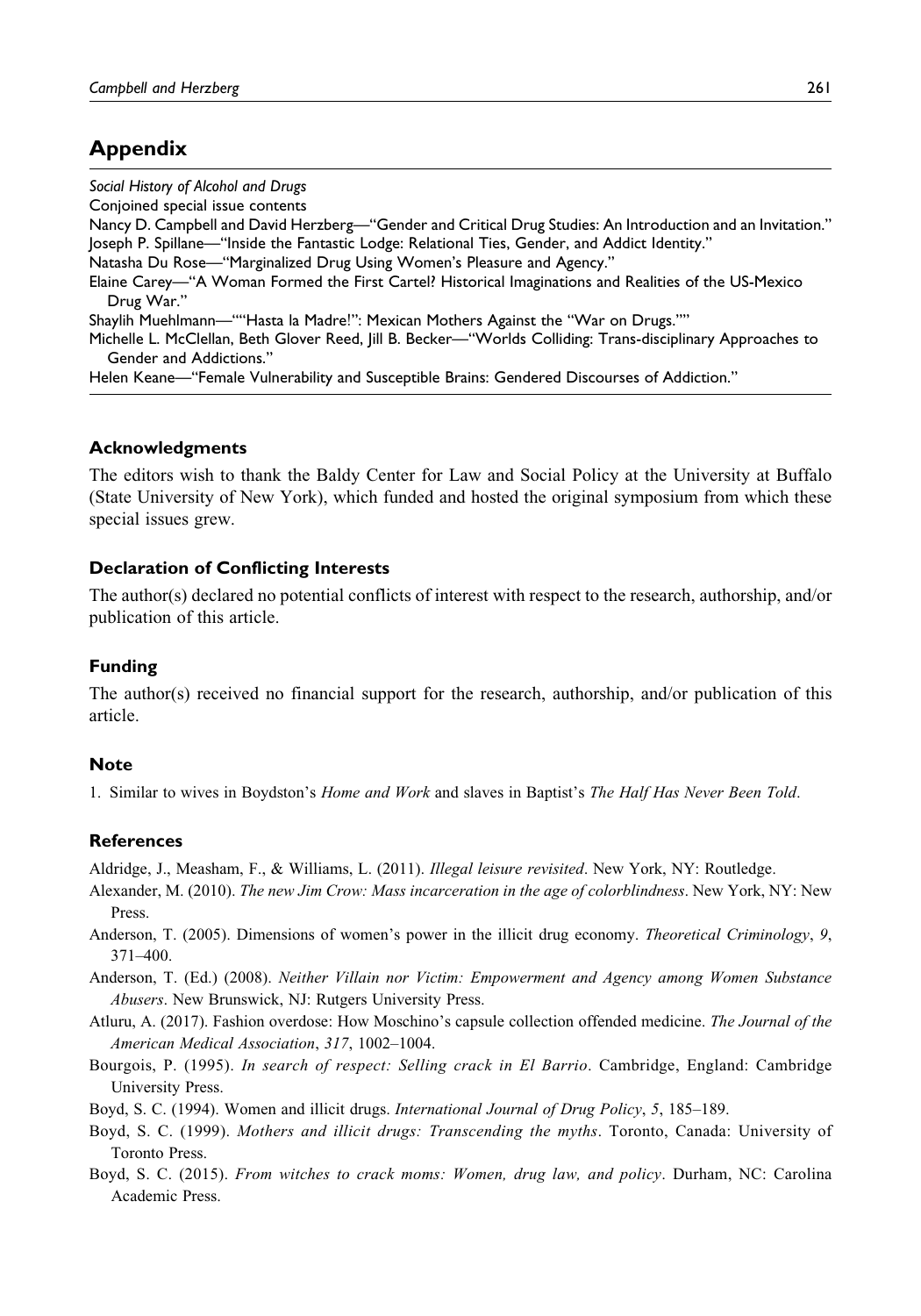- Campbell, N. D. (1995). *Cold war compulsions: US drug science, policy and culture* (PhD dissertation). University of California, Santa Cruz, CA.
- Campbell, N. D. (2000). *Using women: Gender, drug policy, and social justice*. New York, NY: Routledge.
- Campbell, N. D. (2009). Reconstructing science and technology studies: Views from feminist standpoint theory. In M. Margaret Fonow & N. D. Campbell (Eds.), *Knowledge That Matters*. Special issue of the journal *Frontiers: A Journal of Women's Studies* (pp. 1–29). Lincoln: University of Nebraska Press.
- Campbell, N. D., & Ettorre, R. (2011). *Gendering addiction: The politics of drug treatment in a neurochemical world*. Houndmills, England: Palgrave Macmillan.
- Connell, R. W. (2002). *Gender*. Cambridge, England: Polity Press.
- Courtwright, D. T. (1982). *Dark Paradise: A History of Opiate Addiction in America before 1940*. Cambridge, MA: Harvard University Press.
- Dunlap, E., & Johnson, B. D. (1996). Family and human resources in the development of a female crack-seller career: Case study of a hidden population. *Journal of Drug Issues*, *26*, 175–198.
- Dunlap, E., Johnson, B. D., & Maher, L. (1997). Female crack sellers in New York City: Who they are and what they do, *Women and Criminal Justice*, *8*, 25–55.
- Dunlap, E., Johnson, B. D., & Manwar, A. (1994). A successful female crack dealer: Case study of a deviant career. *Deviant Behavior*, *15*, 1–25.
- Ettorre, E. (1992). *Women and Substance Use*. New Brunswick, NJ: Rutgers University Press.
- Ettorre, E. (2010). Bodies, drugs, and reproductive regimes. In E. Ettorre (Ed.), *Culture, bodies, and the sociology of health* (pp. 155–172). Surrey, England: Ashgate.
- Fraser, S., & Moore, D. (2011). *The drug effect: Health, crime, and society*. Cambridge, England: Cambridge University Press.
- Hacking. (1999). *The social construction of what?* Cambridge, MA: Harvard University Press.
- Herzberg, D. (2009). *Happy pills in America: From Miltown to Prozac*. Baltimore, MD: The Johns Hopkins University Press.
- Herzberg, D. (2017). Entitled to addiction? Pharmaceuticals and race in America's first drug war. *Bulletin of the History of Medicine*, *91*, 586–623.
- Hirshbein, L. (2009). *American melancholy: Constructions of depression in the twentieth century*. New Brunswick, NJ: Rutgers University Press.
- Hirshbein, L. (2015). *Smoking privileges: Psychiatry, the mentally ill, and the tobacco industry in America*. New Brunswick, NJ: Rutgers University Press.
- Inciardi, J. A., Lockwood, D., & Pottieger, A. E. (1993). *Women and crack-cocaine*. New York, NY: Macmillan.
- Kandall, S. R. (1996). *Substance and shadow: Women and addiction in the United States*. Cambridge, MA: Harvard University Press.
- Knight, K. R. (2015). *Addicted pregnant poor*. Durham, NC: Duke University Press.
- Kohler-Hausmann, J. (2010). "'The Attila the Hun law': New York's Rockefeller drug laws and the making of a punitive state." *Journal of Social History*, *44*, 71–96.
- Lusane, C. (1991). *Pipe dream blues: Racism and the war on drugs*. Boston, MA: South End Press.
- Maher, L. (1997). *Sexed work: Gender, race and resistance in a Brooklyn drug market*. Oxford, England: Oxford University Press.
- Maher, L., Dunlap, E., Johnson, B. D., & Hamis, A. (1996). Gender, power, and alternative living arrangements in the inner-city crack culture. *Journal of Research in Crime and Delinquency*, *33*, 181–205.
- Maher, L., & Hudson, S. L. (2007). Women in the drug economy: A metasynthesis of the qualitative literature. *Journal of Drug Issues*, *37*, 805–826.
- Malinowska-Sempruch, K., & Rychkova, O. (2015). *The impact of drug policy on women*. New York, NY: Open Society Foundations.
- Marez, C. (2004). *Drug wars: The political economy of narcotics*. Minneapolis: The University of Minnesota Press.
- Mauer, M. (1999). *Race to incarcerate*. New York, NY: New Press.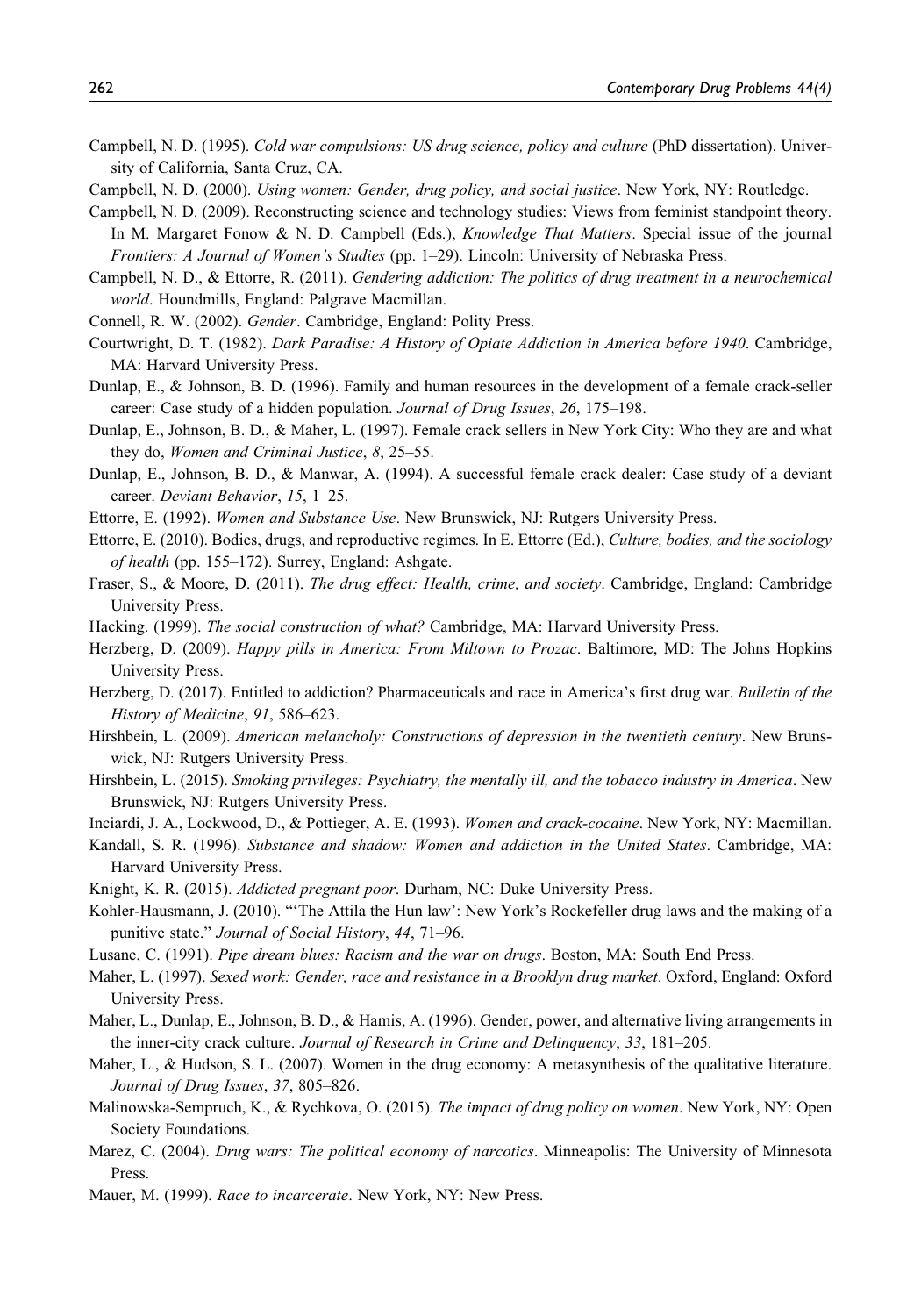- McClellan, M. (2017). *Lady lushes: Gender, alcoholism, and medicine in modern America*. New Brunswick, NJ: Rutgers University Press.
- McCorkel, J. A. (2013). *Breaking women: Gender, race, and the new politics of imprisonment*. New York: New York University Press.
- McKim, A. (2017). *Addicted to rehab: Race, gender, and drugs in the era of mass incarceration*. New Brunswick, NJ: Rutgers University Press
- Metzl, J. (2003). *Prozac on the couch: Prescribing gender in the era of wonder drugs*. Durham, NC: Duke University Press.
- Metzl, J. (2011). *The protest psychosis: How schizophrenia became a black disease*. Boston, MA: Beacon Press.
- Mieczkowski, T. (1994). The experiences of women who sell crack: Some descriptive data from the Detroit crack ethnography project. *Journal of Drug Issues*, *24*, 227–248.
- Moloney, M., Hunt, G., & Joe-Laidler, K. (2015). Drug sales, gender, and risk: Notions of risk from the perspective of gang-involved young adults. *Substance Use & Misuse*, *50*, 721–732.
- Murch, D. (2015). Crack in Los Angeles: Crisis, militarization, and black response to the late twentieth-century war on drugs. *Journal of American History*, *102*, 162–173.
- Musto, D. F. (1973). *The American Disease: Origins of Narcotics Control*. New Haven, CT: Yale University Press.
- National Advocates for Pregnant Women, Medical and Public Health Group Statements Opposing Prosecution and Punishment of Pregnant Women. Retrieved from [http://advocatesforpregnantwomen.org/Med](http://advocatesforpregnantwomen.org/Medical%20and%20Public%20Health%20Group%20Statements%20revised%20Oct%202017.pdf) [ical](http://advocatesforpregnantwomen.org/Medical%20and%20Public%20Health%20Group%20Statements%20revised%20Oct%202017.pdf)%[20and](http://advocatesforpregnantwomen.org/Medical%20and%20Public%20Health%20Group%20Statements%20revised%20Oct%202017.pdf)%[20Public](http://advocatesforpregnantwomen.org/Medical%20and%20Public%20Health%20Group%20Statements%20revised%20Oct%202017.pdf)%[20Health](http://advocatesforpregnantwomen.org/Medical%20and%20Public%20Health%20Group%20Statements%20revised%20Oct%202017.pdf)%[20Group](http://advocatesforpregnantwomen.org/Medical%20and%20Public%20Health%20Group%20Statements%20revised%20Oct%202017.pdf)%[20Statements](http://advocatesforpregnantwomen.org/Medical%20and%20Public%20Health%20Group%20Statements%20revised%20Oct%202017.pdf)%[20revised](http://advocatesforpregnantwomen.org/Medical%20and%20Public%20Health%20Group%20Statements%20revised%20Oct%202017.pdf)%[20Oct](http://advocatesforpregnantwomen.org/Medical%20and%20Public%20Health%20Group%20Statements%20revised%20Oct%202017.pdf)%[202017.pdf](http://advocatesforpregnantwomen.org/Medical%20and%20Public%20Health%20Group%20Statements%20revised%20Oct%202017.pdf)
- Netherland, J. (Ed.) (2012). *Critical Perspectives on Addiction: Advances in Medical Sociology*, *14*.
- Paltrow, L. M. (2013). *Roe v. Wade* and the new Jane Crow: Reproductive rights in the age of mass incarceration. *American Journal of Public Health*, *103*, 17–21.
- Paltrow, L. M., & Flavin, J (2013). Arrests of and forced interventions on pregnant women in the United States (1973-2005): The implications for women's legal status and public health. *Journal of Health Politics, Policy and Law*, *38*, 299–343.
- Parker, H. J., Aldridge, J., & Measham, F. (1998). *Illegal leisure: The normalisation of adolescent recreational drug use*. New York, NY: Routledge.
- Race, K. (2009). *Pleasure consuming medicine: The queer politics of drugs*. Durham, NC: Duke University Press.
- Roberts, D. (1997). *Killing the black body: Race, Reproduction, and the meaning of liberty*. New York, NY: Vintage Press.
- Rosenbaum, M. (1981). *Women on Heroin*. New Brunswick, NJ: Rutgers University Press.
- Rotskoff, L. (2003). *Love on the rocks: Men, women, and alcohol in post-World War II America*. Chapel Hill: University of North Carolina Press.
- Sales, P., & Murphy, S. (2007) San Francisco's freelancing ecstasy dealers: Towards a sociological understanding of drug markets. *Journal of Drug Issues*, *37*, 919–949.
- Schneider, E. (2008). *Smack: Heroin and the postwar city*. Philadelphia: University of Pennsylvania Press.
- Solinger, R. (1992). *Wake up little Suzie: Single pregnancy and race before Roe v. Wade*. New York, NY: Routledge.
- Sterk, C. E. (1999). *Fast lives: Women who use crack cocaine*. Philadelphia, PA: Temple University Press.
- Surratt, H., Inciardi, J. A., Kurtz, S. P., & Kiley, M. C. (2004). Sex work and drug use in a subculture of violence. *Crime and Delinquency*, *50*, 43–59.
- Szott, K. (2015). *Governing through health: The biomedical and public health management of drug using bodies* (PhD dissertation). Syracuse University, Syracuse, NY.
- Thompson, H. A. (2010). Why mass incarceration matters: Rethinking crisis, decline, and transformation in postwar America. *Journal of American History*, *97*, 703–735.